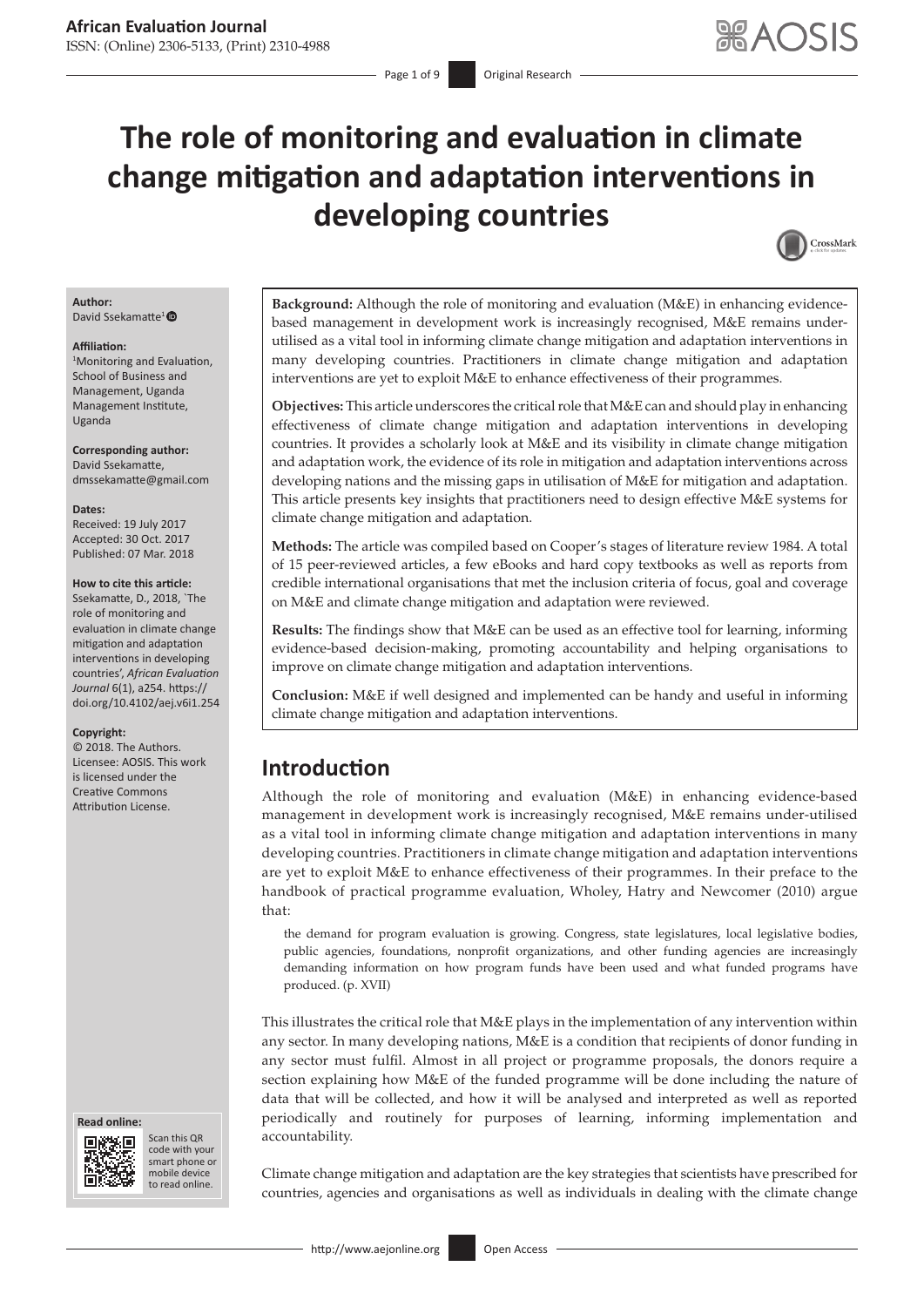problem across the globe. Climate change mitigation focuses on interventions to reduce greenhouse gas (GHG) concentrations, while adaptation focuses on the process of decreasing the level of exposure to effects of climate change for both nature and human beings (Allison 2012). Several countries have intervened in dealing with the climate change problem through these two strategies at different levels.

Whatever level of intervention, M&E would play a key role in enhancing the effectiveness of climate change mitigation and adaptation interventions. However, literature on whether this is happening in developing countries is very scanty and almost non-existent. This was the basis for undertaking a literature review on this issue with the objectives of (1) exploring the critical role that M&E can play in enhancing the effectiveness of climate change mitigation and adaptation interventions in developing nations, (2) finding out the visibility of M&E in climate change mitigation and adaptation work, (3) looking for evidence of M&E practices in climate change mitigation and adaptation interventions in developing nations, (4) identifying the missing gaps and (5) providing insights that practitioners need to design effective M&E systems for climate change mitigation and adaptation interventions.

This article seeks to contribute to the literature as well as to debates on the application of M&E practices and processes in dealing with climate change at various levels. The article begins with a conceptual review to explore the key concepts related to M&E and climate change mitigation and adaptation, then presents a brief overview of the problem of climate change. It also explores the critical role that M&E can play in climate change mitigation and adaptation work, the visibility of M&E in climate change mitigation and adaptation work as well as the evidence of its role in mitigation and adaptation interventions in developing nations. The readers will also identify the missing gaps in utilising M&E for mitigation and adaptation work and get insights that practitioners need to design effective M&E systems for climate change mitigation and adaptation work.

# **Methodology**

This article was compiled based on Cooper's stages of literature review 1984 cited in Randolph (2009). According to Cooper 1984, conducting and reporting literature review follows five key stages: (1) identifying the rationale for the review, (2) developing key questions or hypotheses to guide the review, (3) coming up with a plan for collecting information or data including selection of units, (4) an explicit plan for analysis of literature reviewed and (5) a plan for presenting the findings. The researcher therefore followed this process to do literature review which informed the article and it is hereby explained briefly.

In the first stage, the researcher identified the rationale for the study in consultation with other experts in the area. A rationale for the review provides the purpose of the study and ultimately the paper. According to Locke et al. (2007) cited in Creswell (2009), the purpose indicates 'why you want to do the study and what you intend to accomplish'. In the second stage, the researcher went on to develop research questions that would guide the review. The researcher based on experience and interest as well as the rationale for the review developed the research questions to guide the study, which are as follows: (1) What critical role can M&E play in enhancing the effectiveness of climate change mitigation and adaptation interventions in developing nations? (2) What is the visibility of M&E in mitigation and adaptation work in developing nations? (3) What evidence exists of M&E practices in mitigation and adaptation interventions? (4) What are the missing gaps in M&E practices currently implemented in mitigation and adaptation interventions in developing nations? (5) What insights do practitioners need to design effective M&E systems for mitigation and adaptation interventions? These questions guided the review and collection of the information as well as analysis to inform the paper.

In the third stage, the researcher did the literature search to identify data to inform the paper. Literature search as a concept was explained by Gash (1999) cited in Ridley (2012) as 'a systematic and thorough search of all types of published literature in order to identify as many items as possible that are relevant to a particular topic'. Ridley argues that literature search serves several purposes including but not limited to, firstly, helping the researcher to 'identify the field and specific context in which your work is situated'; secondly, to 'find out what others have done in the area so as to avoid duplicating previous work'; and lastly, to 'identify key people, organizations and texts which are relevant to your research' (Ridley 2012:42-43). Therefore, the researcher came up with a plan to conduct a thorough literature search where relevant peer-reviewed articles and standard textbooks as well as grey literature were identified for the literature search. The researcher adopted the snowball technique in literature search. Ridley explains the snowball technique as one where, as you read articles or literature, 'you begin to recognize familiar authors and cited texts in the bibliographies of the books and articles you are reading'. Therefore, the technique involves following up on 'references from the bibliographies of texts you read'. The researcher also used several online search engines like Google Scholar, Eric and other websites for social research to identify online peer-reviewed articles on M&E and climate change mitigation and adaptation using key words and search terms. From a big volume of articles and online standard textbooks as well as eBooks, the researcher then came up with a criterion for inclusion and exclusion. The researcher used three of the components of Cooper's taxonomy of literature review, namely focus, goal and coverage, to select the most appropriate and relevant items for the review (Randolph 2009). Only literature that was related to these three components was included or selected for the review. In total, about 15 articles and a few textbooks as well as reports were selected for the review. The selected items were then thoroughly reviewed taking notes to inform the paper. The researcher ensured data quality using credible sources such as peer-reviewed journal articles and grey literature from credible international organisations.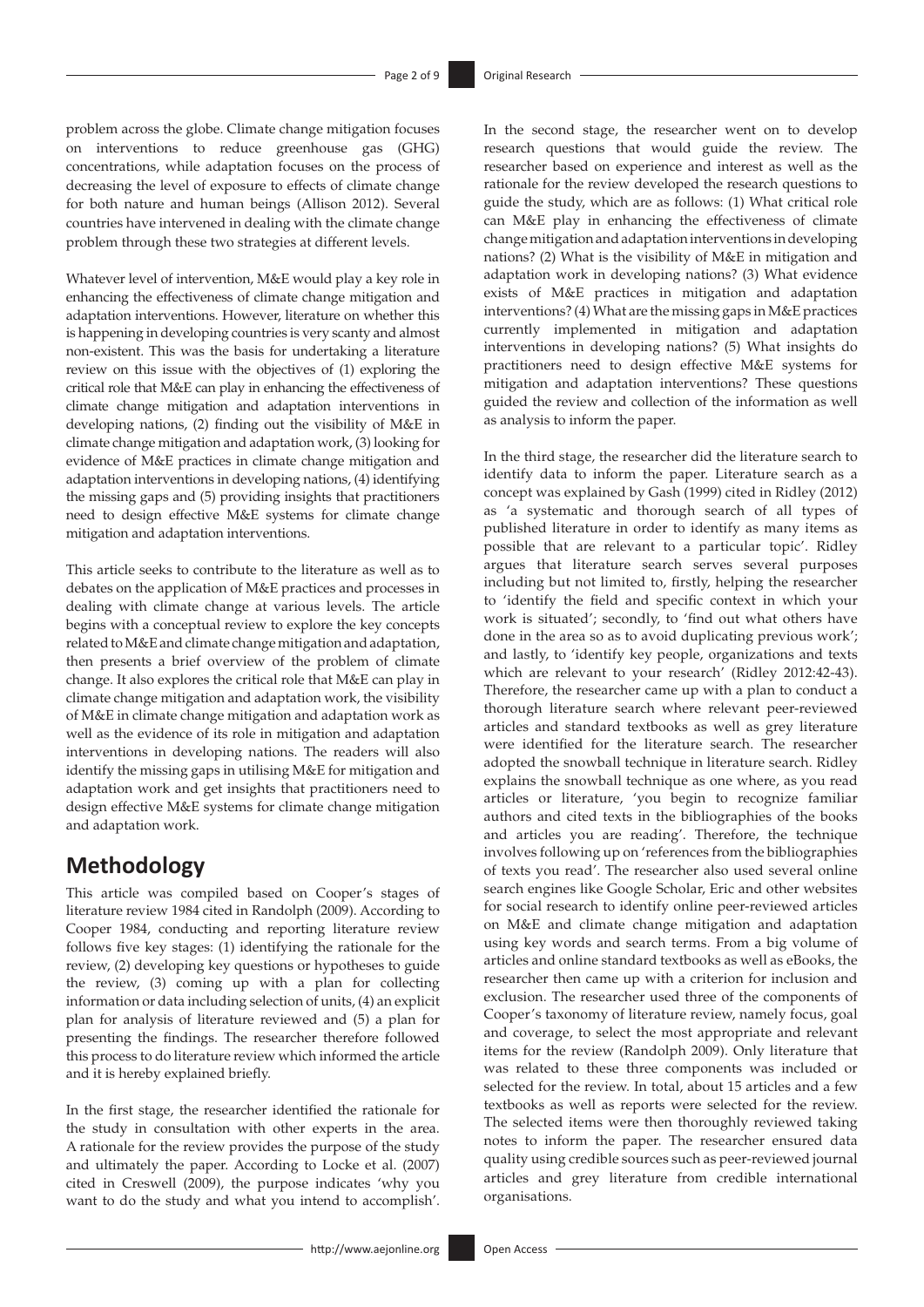The fourth stage involved doing a thorough and critical reading of the literature that met the inclusion criteria to enable analysis. This step began with data evaluation. According to Randolph (2009), data evaluation requires the reviewer 'to extract and evaluate the information in the articles' and other types of literature 'that met the inclusion criteria'. The researcher then developed a code book for recording the extracted data according to the themes developed based on the objectives of the paper. The code book captured the type of data from each source, the process used to extract it and the actual data or information extracted from a particular source. The complete code book was then analysed using thematic analysis that enabled interpretation to make sense of the data or information from the review. Using thematic analysis framework provided by Braun and Clarke (2013), the researcher read through the articles to familiarise himself, then searched for themes, reviewed the candidate themes and identified relationships and finally came up with emerging findings on which the paper was based.

The last step was to come up with a plan for presenting the findings. The researcher developed an outline of the paper determining which information will be placed in each section of the paper. The format for the paper presentation was as follows: abstract, introduction, methodology, the key findings based on themes from the objectives, the discussion of key findings and then the conclusion and recommendations to practitioners as well as bibliography or references.

# **Conceptual review**

### **Monitoring and evaluation**

Monitoring as a concept has been defined by several writers, and for the purpose of this article, the author will cite the definition by OECD (2002) cited in Imas and Rist (2009). According to them,

Monitoring is a continuous function that uses systematic collection of data on specified indicators to provide management and the main stakeholders of an ongoing development intervention with indications of the extent of progress and achievement of objectives and progress in the use of allocated funds. (p. 16)

Evaluation, on the other hand, has been explained by various authors. Weiss (1998) cited in Rabie and Goldman (2014) viewed the concept of evaluation as:

the systematic assessment of the operation and/or outcomes of a program or policy, compared to a set of explicit or implicit standards, as a means of contributing to the improvement of the program or policy. (p. 5)

Rabie and Goldman (2014) explained the stages of evaluation including:

identifying what was the intention, gathering data to describe the performance of the intervention being evaluated, synthesizing the data and integrating it in analysis of what was achieved compared to the intended objectives, analyzing why

and how the results happened or did not happen and developing recommendations about how the intervention could be strengthened or possibly terminated. (p. 6)

For Imas and Rist (2009:8), evaluation refers to determining 'the value of a project, program or policy'. According to the authors, evaluation involves 'making a judgement of the value or worth of the subject of the evaluation'. All the authors cited above point to the fact that evaluation provides a systematic way to gain insights and reach judgement about effectiveness of programmes, validity of theories of change, utilisation of monitoring information or the impact of interventions on achievement of results. It is a way of learning and assessing the extent to which the intervention and its associated services met the needs of the beneficiaries within a manageable cost without serious side effects.

### **Monitoring and evaluation system**

The M&E system provides the environment through which M&E processes can conducively take place within an organisation. The system offers managers and decisionmakers an additional management tool that provides feedback on performance of an intervention to enable them to learn, act and improve policies, programmes and projects both routinely and periodically.

Public agencies, private firms and voluntary organisations require a system that can help them track their performance and provide them with feedback on their management processes. Gorgens and Kusek (2009) argue that:

many management systems have been missing a feedback component to enable them to track the consequences of actions. Building an M&E system gives decision makers an additional management tool by providing feedback on performance as a basis for future improvement. (p. 3)

The authors argue that 'a functioning M&E system at any level provides a continuous flow of information that is useful internally and externally' providing 'information on progress, problems and performance to managers who are striving to achieve results' (Gorgens & Kusek 2009:3).

Based on systems thinking, Gorgens and Kusek (2009:8) elaborately explained the 12 components of a functional M&E system. According to them, a functional M&E system is made up of (1) structure and organisational alignment for M&E systems; (2) human capacity for M&E systems; (3) M&E partnerships; (4) M&E plans; (5) costed M&E work plans; (6) advocacy, communication and culture for M&E systems; (7) routine monitoring; (8) periodical surveys; (9) databases useful to M&E systems; (10) supportive supervision and data auditing; (11) evaluation and research; and (12) using information to improve results.

#### **Climate change**

One of the most cited definition of the concept of climate change is that of Intergovernmental Panel on Climate Change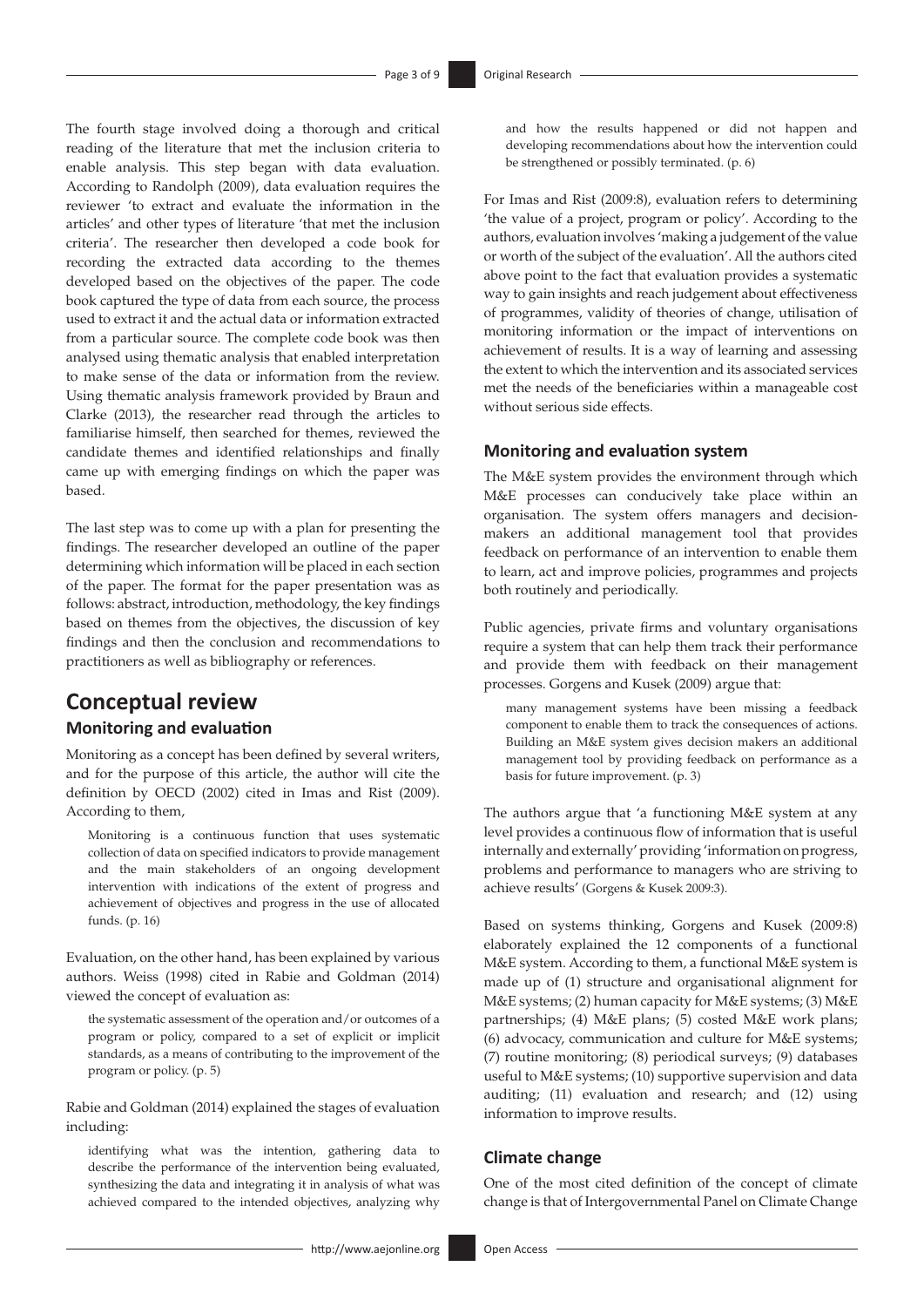(IPCC) though there are many other authors that define the concept. Again for this article, the IPPC definition will be our guide. According to IPCC, climate change is defined as:

a change in the state of the climate that can be identified (e.g., using statistical tests) by changes in the mean and/or the variability of its properties, and that persists for an extended period, typically decades or longer. (Hegerl et al. 2007:667)

According to IPCC, climate change may be caused by nature or human factors. Natural processes may include, but are not limited to, volcanic eruptions, changes in solar radiation, etc., while human activities like land use and other activities that lead to emissions in the atmosphere are likely to cause climate change.

Nicholas Stern looks at climate change as the rapidly changing climate of the earth mainly because of the increase in greenhouse gases that come as a result of activities done by human beings (Stern 2008:4). This definition is rather more focused on the speed in the change of climate, but also emphasising the major cause of climate change as the increase in greenhouse gases caused by emissions in the atmosphere through human activities. He makes his point by acknowledging that 'an overwhelming scientific evidence indicates that the earth's climate is rapidly changing, predominantly as a result of increases in greenhouse gases caused by human activities'.

#### **Climate change mitigation**

Climate change mitigation is one of the strategies in dealing with the problem of climate change. All experts agree that climate mitigation can reduce the greenhouse gases that cause climate change variation. Anderson (2012) defines climate change mitigation as one that:

focuses on interventions to reduce greenhouse gas (GHG) concentrations through measures that cut GHG emissions or move carbon out of the atmosphere, which can range from investment in cleaner energies to forest conservation. (p. 192)

According to Anderson (2012), mitigation would significantly aim at tackling the main cause of climate change, increase in greenhouse emissions, to offset the likely effects of the problem on nature and human beings.

The IPCC also elaborately attempted to define the concept of climate mitigation. According to IPCC (2014), climate change mitigation is 'a human intervention to reduce the sources or enhance the sinks of greenhouse gases'. This definition like all the others implies that mitigation addresses the causes of climate change through human interventions. Again, the interventions will depend on what that group of human beings involved perceive to be the sources or sinks of these gases in that area.

#### **Climate change adaptation**

The concept of adaptation comes in the discussion of climate change as one of the strategies to address the problem of climate change. Again several writers attempt to define this concept from their own point of view. IPCC (2014) defines the term adaptation as 'the process of adjustment to actual or expected climate and its effects'. According to them, adaptation is about moderating or avoiding harm from the effects of climate change, and this can be done through interventions by various actors. The notion of climate change adaptation in this sense would include efforts to facilitate adjustment or resilience by those affected by the effects of climate change.

For Allison Anderson, it refers to 'reducing the vulnerability of natural and human systems to the impacts of climate change and adapting to a changing climate through adjustments in social, ecological or economic systems' (Anderson 2012). This definition attempts to look at the concept as a process of decreasing the level of exposure to effects of climate change for both nature and human beings. This process would enable the affected to adjust accordingly and therefore cope with the impact of climate change effects.

# **A brief overview of the climate change problem**

The problem of climate change is no more a conceptual one but one that manifests in the real world. The IPCC report 2014 indicated that:

warming of the climate system is unequivocal, and since 1950s, many of the observed changes are unprecedented over decades to millennia. The atmosphere and oceans have warmed, the amounts of snow and ice have diminished, and sea level has risen. (p. 2).

Climate change and its effects are currently seriously biting economies from all sides. The effects span across several aspects of life including health, food supply and nutrition, housing, production and consumption systems, economic and social infrastructure, poverty and prosperity levels, etc.

Inter-Governmental Panel on Climate Change experts argue that 'in many regions, changing precipitation or melting snow and ice are altering hydrological systems, affecting water resources in terms of quantity and quality'. They continue to observe that 'many terrestrial, freshwater and marine species have shifted their geographical ranges, seasonal activities, migration, abundances and species interactions in response to ongoing climate change' (see IPPC 2014:6). The report also indicates extreme events that are now rampant across the globe including decrease in the number of cold days and nights, increase in the number of warm days and nights, increase in the frequency of heat waves, increase in heat-related human mortality and a decrease in coldrelated human mortality. Greater risks of flooding in several regions, droughts, cyclones and wildfires are increasingly being seen and recognised across the globe.

The world development report 2010 indicated that 'climate change threatens all countries, with developing countries the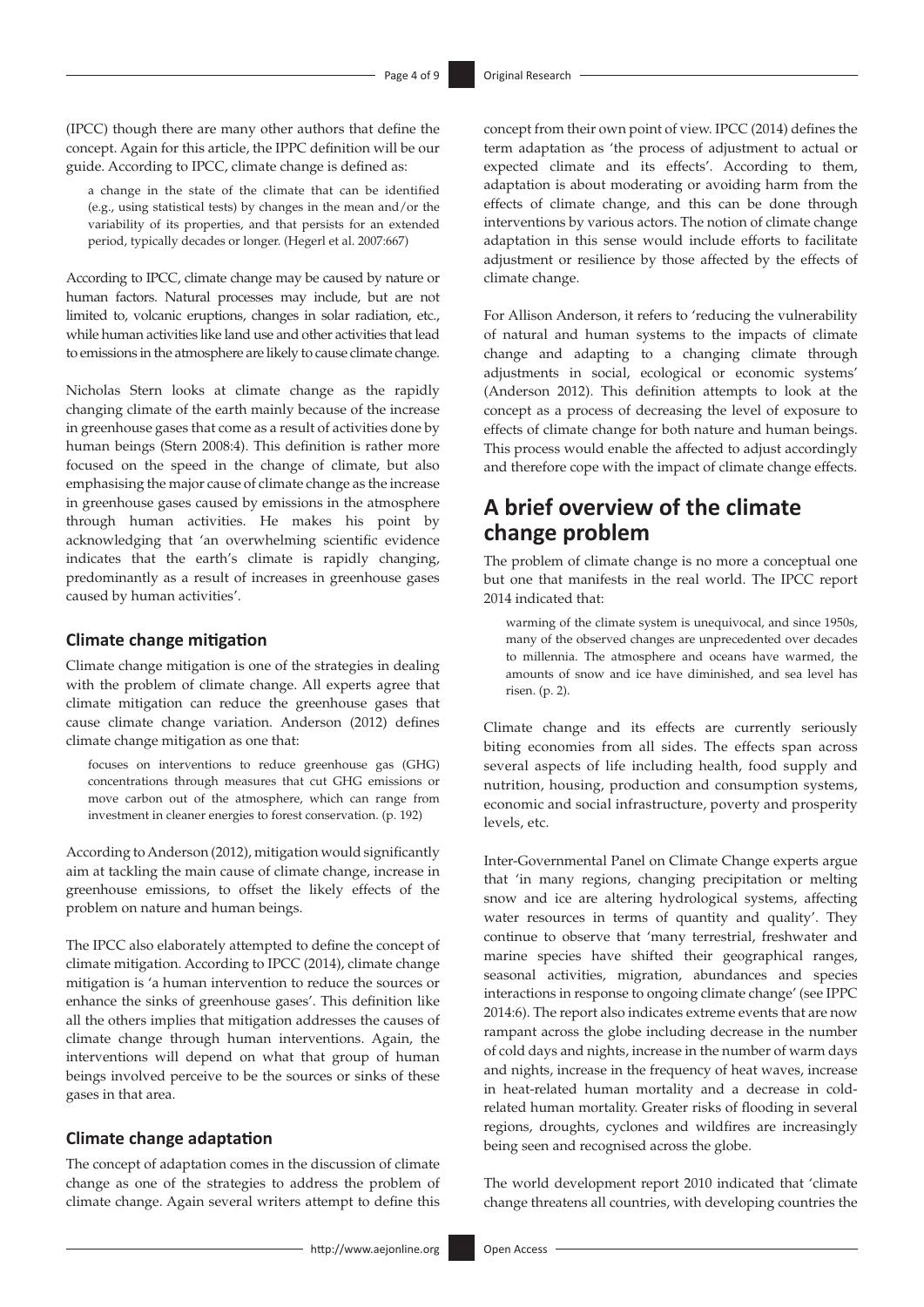most vulnerable' (IBRD 2010). The report projected that global warming at 2°C would result in a 4–5% reduction in GDP for developing countries in Africa and Asia (IBRD 2010:xx). The question is, what is causing this increase in greenhouse gas (GHG) emissions? To answer this question, IPCC (2014) indicated that between 1970 and 2010, emissions of  $CO_2$  from fossil fuel combustion and industrial processes did contribute 78% of GHG emissions. The highest level of emission according to the report was between 2000 and 2010. This shows that human activity is the major contributor of GHG emissions and therefore climate change. The report attributes increase in anthropogenic GHG emissions to largely human economic activities as well as population growth. Stern (2008) argues that:

if greenhouse emissions remain at the current level, concentrations would be more than treble pre-industrial levels by 2100, committing the world to 3–10˚ warming based on the latest climate projections. (p. 5)

To address the problem of climate change and its effects, experts have prescribed two strategies, namely climate change mitigation and adaptation interventions across the globe. As mentioned above, climate change mitigation focuses on interventions to reduce GHG concentrations, while adaptation focuses on the process of decreasing the level of exposure to effects of climate change for both nature and human beings (Allison 2012).

### **The critical role that monitoring and evaluation can play in climate change mitigation and adaptation work**

Monitoring and evaluation has been widely accepted as a key management tool in supporting the planning, implementation and performance of an intervention in any sector. Although the nonprofit sector as well as donor community has been at the forefront of promoting M&E, the other two sectors, namely the private and public sectors, are increasingly adopting the M&E practice in their operations given its benefits to the management functions. M&E can play mainly four critical roles in an intervention, namely enhancing learning, supporting decision-making, a tool for accountability and helping organisations to improve. Each of these critical roles is discussed below in the context of climate change mitigation and adaptation.

#### **Enhancing learning**

Any organisation or agency that is involved in delivering projects, programmes or policies that focus on serving humanity must invest in learning from its actions. This is the rationale behind the concept of learning organisations. All that the organisation does and how it provides opportunities for learning or what other authors call knowledge capital. Kussek and Rist (2004) argue that:

Good M&E systems are a source of knowledge capital. They enable governments and organizations to develop a knowledge base of the types of projects, programs and policies that are successful, and more generally what works, what does not and why. M&E systems can also provide continuous feedback in the management process of monitoring and evaluating progress towards a given goal. In this context, they promote organizational learning. (p. 20)

In the context of climate change mitigation and adaptation interventions, practitioners or managers of these interventions need functional M&E systems to enable them to generate knowledge capital for their programmes. At every stage of the intervention, M&E generates data that may be analysed to generate lessons learnt. A deliberate effort needs to be made to ensure that the field staff who generate data routinely capture lessons learnt at every stage of the programme and that such lessons learnt feed into the implementation of the future activities and management processes. Without deliberate efforts to capture lessons learnt, the implementers and managers will not be able to incorporate these lessons into future activities, and therefore, improvements and innovations are not possible. Climate change mitigation and adaptation requires innovativeness and being strategic given the complexity of the climate change phenomenon. Therefore, M&E can greatly play a key role in providing this muchneeded knowledge capital thus enhancing effectiveness of these interventions.

#### **Supporting decision-making**

Monitoring and evaluation is very critical in supporting decision-makers to make informed decisions. Decisionmakers at various levels including policymakers need evidence to make informed decisions at any level. Many policies and programmes are not well designed as well as implemented because of information deficiency leading to policy or programme failure. Decision-makers who make decisions based on evidence and reliable and valid M&E data will enhance effectiveness and come up with practical solutions in addressing management problems or dilemmas routinely or periodically. Kussek and Rist (2004) noted that:

a functioning M&E system provides a continuous flow of information that is useful both internally and externally. The internal uses come into play as the information from the M&E system is used as a crucial management tool for the managers in achieving results and meeting specific targets. Information on progress, problems, and performance are all key to managers striving to achieve results. Likewise, information from an M&E system is important to those outside the organization who are expecting results, wanting to see demonstrable impacts from actions and hoping to build trust in the organization that is striving to better the lives of its beneficiaries. (p. 19)

In the context of climate change mitigation and adaptation interventions, the M&E system would greatly support informed decision-making at local, national, regional and international levels. Various decision-makers at all these levels need reliable and valid M&E information to enable them to make informed, evidence-based decisions on what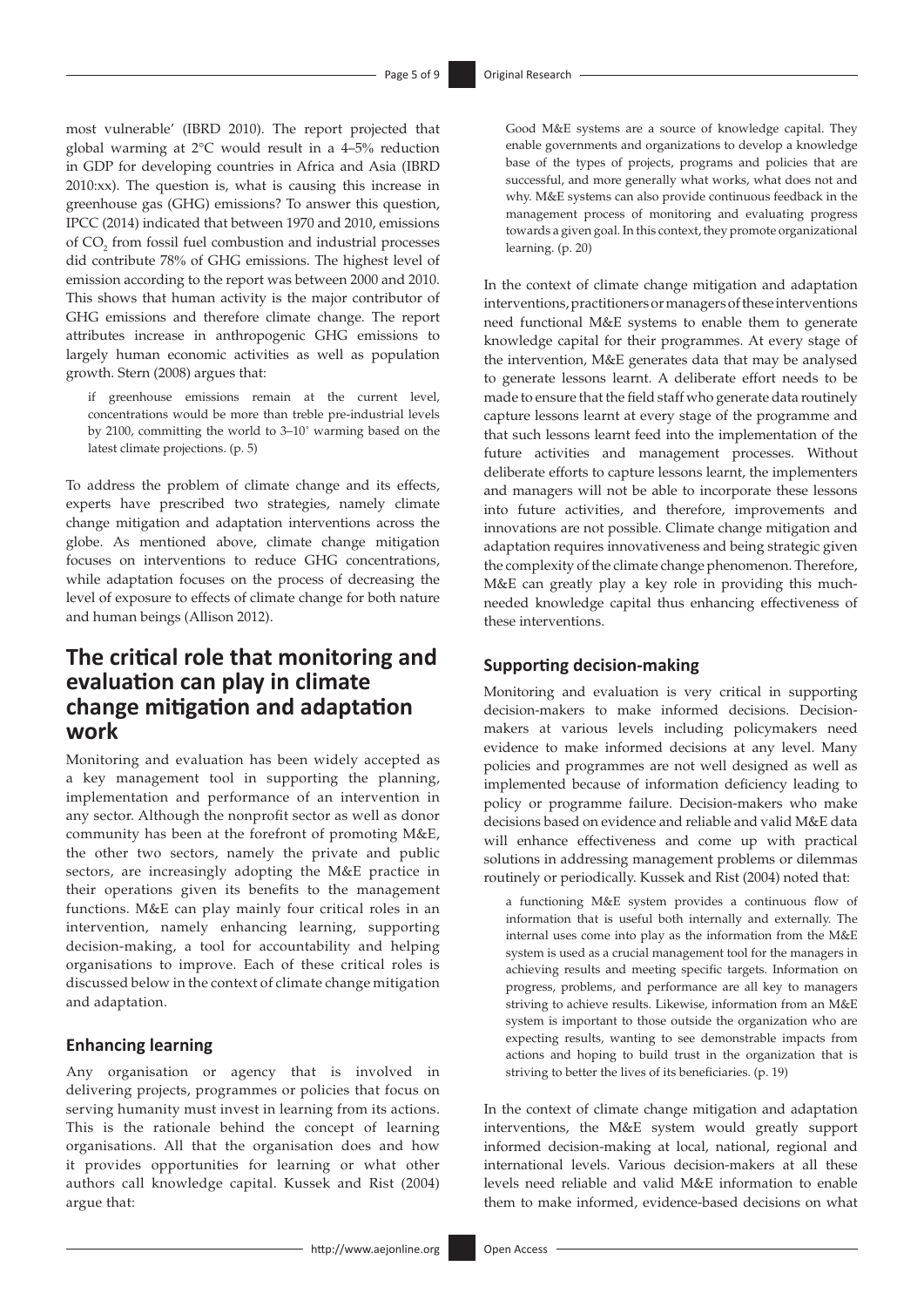mitigation measures as well as adaptation interventions can effectively address climate change. The managers of these interventions will only be effective and innovative enough if they are supplied with M&E information in a timely manner. Information on planned activities, targets, progress, challenges encountered, achievements and lessons learnt can be very handy and useful to managers, policymakers and other stakeholders who periodically and routinely make decisions regarding mitigation and adaptation interventions at local, national, regional and international levels.

#### **A tool for accountability**

Implementing units must account for the resources they use in their interventions as well as their actions. Stakeholders as well as donors need information on programmes and how they are being implemented. They also need information on how the funds and other resources are being utilised. Both external and internal stakeholders have information needs that the M&E system can supply, depending on the specific information they need about the projects, programmes or policies being implemented with their support. Kussek and Rist (2004) noted that:

M&E systems can also aid in promoting greater transparency and accountability within organizations and governments. Beneficial spillover effects may also occur from shining a light on results. External and internal stakeholders will have a clearer sense of the status of projects, programs and policies. (p. 20)

In the context of climate change mitigation and adaptation interventions, M&E systems would support implementing agencies at various levels to report and account to governments, donors, legislators, economic groupings and expert organisations like IPCC. Routine data generated through the monitoring processes and periodical data generated through evaluations and periodical surveys on climate change mitigation and adaptation can inform stakeholders on progress, challenges, problems, financial and other resources utilisation, effectiveness of the interventions, policy changes that need to be made and lessons learnt that call for innovations and changes in implementation. Availability of such information to stakeholders would support transparency and accountability within the implementing units and therefore efficiency in the use of resources for mitigation and adaptation at various levels.

#### **Helping organisations to improve**

Monitoring and evaluation systems generate volumes of data that are analysed routinely and periodically to inform managers and other stakeholders. The M&E system generates knowledge capital that is vital for managers and other decision-makers to reflect on what they do and their methods of work so that they create improvements routinely and periodically. Based on routine data, the managers and decision-makers can get insights on the operations and how best they can be improved. Improvements in funding modes, human resource allocation and utilisation, technological efficiency, effective implementation, service delivery and

client or beneficiary absorption of services can only be achieved using information from the routine monitoring and periodic assessments and evaluations of interventions.

In the context of climate change mitigation and adaptation, M&E would support implementers and other decisionmakers to reflect on the processes of their implementation and then look for ways to improve the programme design, delivery and programme products and services. The monitoring data can provide useful information on a routine basis that can inform decision-makers on how programmes are being implemented, the challenges faced, the opportunities that exist for better delivery of programme services and benefits and the consumption levels by beneficiaries. Evaluation data as well as periodical surveys can effectively inform managers and other decision-makers on efficiency, effectiveness, sustainability, relevance and impact of the climate change mitigation and adaptation projects, programmes or policies from which improvements on existing interventions or new improved ones can be developed.

Imas and Rist (2009) argue that:

Urgent issues such as climate change call for new approaches to evaluating sustainability. The scope of environmental problems, multinational consequences, difficulties in obtaining comparable measures, and persistent evidence of unanticipated consequences all necessitate a complex, multi method approach to evaluation. (p. 2)

This implies that innovative approaches to M&E of climate change mitigation and adaptation interventions would significantly improve programmes.

# **The visibility of monitoring and evaluation in climate change mitigation and adaptation work and missing gaps**

Despite the fact that many developing nations have and are implementing several climate change adaptation and mitigation interventions, many of these have no comprehensive M&E systems. Ford et al. (2015:801) in their paper on the status of climate change adaptation in Africa and Asia did a systematic review of 'peer reviewed and grey literature as well as policy documents to extract evidence of adaptation initiatives in 47 vulnerable hotspot nations in Asia and Africa'.

The key findings from their analysis were that adaptation initiatives were predominantly being reported from African and low-income nations; the initiatives involved a combination of groundwork and more concrete adaptation actions; agriculture was the dominant focus of reported adaptation initiatives; and adaptation initiatives were being primarily driven at national level, with minimal involvement of lower levels of government or collaboration across nations. The findings also indicated that there is negligible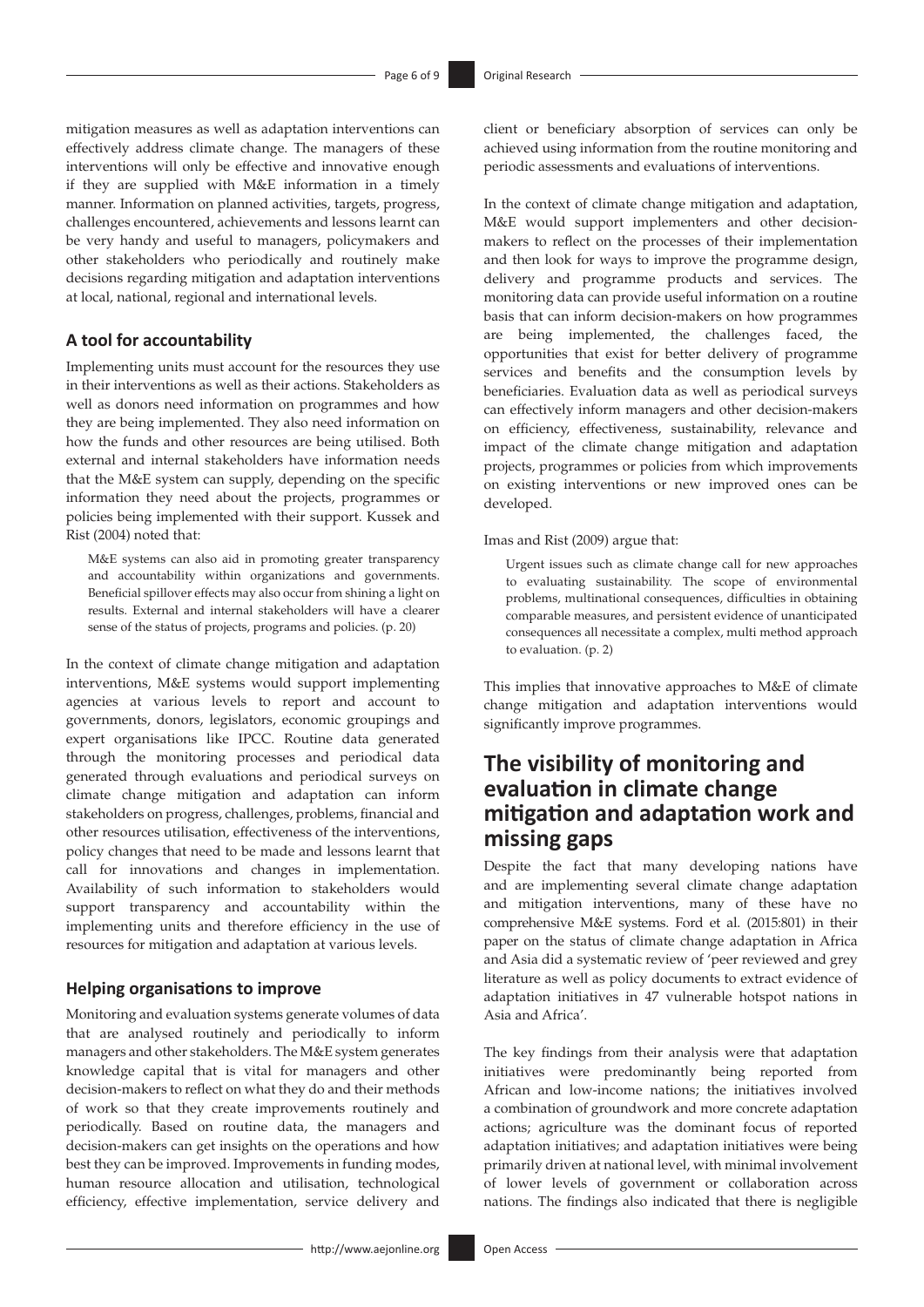consideration of vulnerable groups in adaptation initiatives and that the profile of adaptation initiatives differed between data sources (Ford et al. 2015:804-809).

Their analysis did not indicate existence of comprehensive M&E systems but point to the fact that adaptation work reported in the 47 countries did not cover all sectors. Agriculture was the main sector where adaptation was reported. This indicates lack of comprehensive M&E that covers other sectors though there is a possibility that the nations implemented adaptation initiatives in other sectors too. Also to note is that most of the adaptation reported was at national level and minimal at lower levels of government. This also points to the fact that M&E was done at national level and not comprehensively done at lower levels despite the possibility that some initiatives were also implemented at lower levels of government.

Monitoring and evaluation will usually highlight issues of gender, inclusion of vulnerable groups and other aspects that cut across interventions. In their analysis, the authors reported that there was negligible consideration of vulnerable groups in adaptation initiatives. This also points to the missing gaps in M&E of adaptation interventions within the countries that were reviewed.

Khan and Akhtar (2015) in their book chapter on agricultural adaptation and climate change policy for crop production in Africa concluded that:

despite a considerable number of climate change adaptation research projects in the African region, there is little evidence regarding how the generated knowledge is made useful or integrated in the agricultural development plans of respective countries. (p. 524)

This supports the notion that M&E of climate change adaptation and mitigation interventions has not been fully exploited. Ideally if there were comprehensive M&E systems, such generated knowledge would be utilised and integrated into the planning process as well as decision-making at all levels. The authors also reported that 'little has been done to ensure that climate-resilient approaches are integrated into the sectors' (Khan & Akhtar 2015:524). Again an effective M&E system focuses on helping organisations to improve their interventions by supporting adoption of innovative and better approaches to deal with problems or situations. This was not the case according to the authors indicating a serious missing gap in the implementation of the adaptation interventions.

# **Insights that practitioners need to design effective monitoring and evaluation systems for climate change mitigation and adaptation**

Effective M&E systems for climate change mitigation and adaptation are needed urgently to enhance the effectiveness of the role that M&E can play in enhancing effectiveness of mitigation and adaptation interventions especially in developing nations. In this article, the following insights are provided for practitioners to design and manage effective M&E systems for climate change mitigation and adaptation interventions. These are discussed here briefly.

### **Institutional arrangements for monitoring and evaluation**

To effectively design and manage an M&E system for climate change mitigation and adaptation, practitioners need to put in place institutional arrangements for M&E. Coning and Rabie (2014) argue that:

the institutional arrangements for monitoring and evaluation typically require: an assessment of the institutional readiness; development of M&E policy and procedures; strong leadership understanding, support and commitment to the function; buyin, insight and support from managers; a progressive evaluation culture that is organization-wide; organizational and systems arrangements; clarity on M&E related functions; specific human resources arrangements; capacity building and training; sound intergovernmental relations; and sound governance and participative arrangements. (p. 256)

A clear structure and organisational alignment for M&E with clear roles and responsibilities of the M&E unit as well as other units and individuals within the organisation implementing climate change mitigation and adaptation can be very handy in enhancing the role that M&E can play in mitigation and adaptation efforts.

#### **Developing comprehensive monitoring and evaluation frameworks and plans for the interventions**

A comprehensive M&E framework and plan is key for climate change mitigation interventions. Gorgens and Kusek (2009) defined an M&E plan as:

a comprehensive narrative document on all M&E activities. It describes the key M&E questions to be addressed; what indicators are to be measured; how, how often, from where and the indicator data that will be collected; baselines, targets and assumptions; how the data will be analyzed or interpreted and the frequency of reporting. (p. 145)

The benefits of having an M&E framework and plan are enormous according to the authors. These may include providing a common vision of what a successful M&E system will look like; providing a benchmark against which to measure progress in implementing the M&E system; standardising and validating the mandates, authorities and responsibilities of M&E stakeholders; assigning specific responsibilities to specific units within the organisation; providing a basis for deciding which M&E activities to implement; and providing overall guidance on how M&E will be executed in the organisation.

Such a document is key for monitoring and evaluating climate change mitigation and adaptation interventions because it would guide and support the M&E unit in executing routine monitoring and periodic evaluation of the interventions.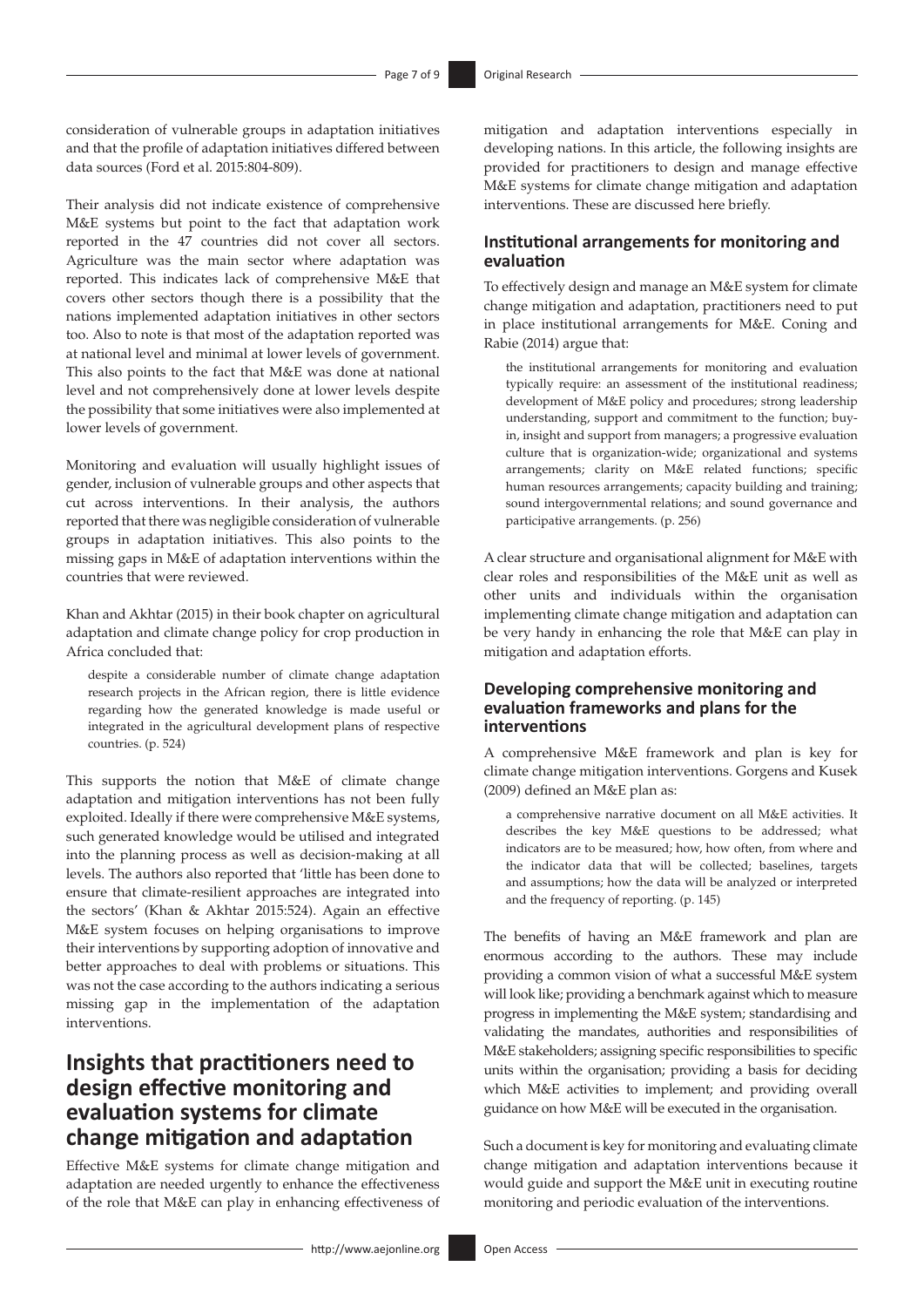### **Mobilisation of resources for monitoring and evaluation of interventions**

Monitoring and evaluation systems cannot function without financial and other resources. The implementing agencies need to explore avenues through which resources can be mobilised to fully support the M&E unit. Such resources would ensure that the unit has adequate staffing, equipment and vehicles for routine and periodical data collection, Information and Communication Technology (ICT) equipment like computers, tablets, mobile handsets, data recorders, required software for data capture, analysis and interpretation, GIS and other needed packages for effective M&E work. Resources for M&E could be explored from various sources like donor agencies, NGOs, partnerships, foundations, think tanks, universities and individuals who can support the M&E function financially, technically and logistically. Implementing agencies of climate change mitigation and adaptation need to strategically mobilise adequate resources for M&E so that the quality of M&E processes and outputs is not compromised.

### **Human resources capacity building for monitoring and evaluation**

Monitoring and evaluation for climate change mitigation and adaptation interventions requires that the staff managing the M&E system have the necessary skills to do their work. Gorgens and Kusek (2009) argue that:

The M&E system cannot function without skilled people who effectively execute the M&E tasks for which they are responsible. Therefore, understanding the skills needed and capacity of people involved in the M&E system (undertaking human capacity assessments) and addressing capacity gaps (through structured capacity development programs) is at the heart of the M&E system. (p. 94)

The practitioners therefore need to explore available opportunities for capacity building of M&E staff that may range from conventional training, short-term training and mentorship programmes on M&E. Coning and Rabie (2014) provide a wide range of capacity building support actions that include:

short or executive course training and post graduate studies, mentorship, learnerships and coaching, deliberate work exposure and on-job training, network development as well as volunteerism and scholarships. (p. 273)

#### **Creation of effective and relevant partnerships for monitoring and evaluation of interventions**

Effective M&E systems require relevant partnerships that would support the M&E function. Such partnerships could take the form of individuals, groups of individuals, experts, agencies and organisations. Gorgens and Kusek (2009) cite several benefits that accrue from M&E partnerships. These include supporting coordination among other players outside the organisation; helping to simplify, harmonise and align the M&E function with government and other development partners and frameworks; mobilising the required technical and financial support for implementing M&E activities; helping to increase and improve communication within and outside the M&E system; and undertaking joint missions or evaluations with other development partners.

Monitoring and evaluation for climate change mitigation and adaptation would be very effective with useful partnerships created. Partnerships with government agencies, foreign agencies, NGOs, think tanks, research and evaluation groups or organisations, universities and other higher education institutions, experts in M&E and other institutions that can support the M&E unit of implementing organisations could be explored. Such partnerships could add a lot of value to mitigation and adaptation interventions.

### **Adoption of Information and Communication Technology and other software for monitoring and evaluation**

With the expansion of ICT almost across the globe, there is a huge potential for adoption of ICT in monitoring and evaluation processes and activities in various interventions at any level. M&E practitioners continue to adapt their practices to ICT and mobile revolution. Bruce et al. (2014) highlight the emergency of technology-enabled monitoring and evaluation in Africa, emphasising the way in which ICT and mobile technology have provided innovative ways to approach M&E globally. The authors give a wide range of advantages of mobile phone data collection, for example, over the traditional surveying including faster data collection, improved quality and accuracy of data and a 'possibility of immediate feedback on data collection challenges, monitoring of data collectors and viewing results online for decision making'. The authors also contend that 'mobile technology and online mapping resources have brought previously highly specialized GIS activities within reach of a much wider programme and M&E user community' (Bruce et al. 2014:3). However, the authors noted that:

Many ICT enabled M&E activities still frequently focus on data collection efforts. Yet there is much potential to use ICT across the whole spectrum of programme and M&E activities: big data analysis, social monitoring and feedback loops, mapping and geolocation, strengthening randomized controlled trials (RCTs) and sharing M&E information more effectively. (p. 3)

Practitioners in climate change mitigation and adaptation work need to adopt ICT and other M&E enabled technology to ease their work and produce high-quality information for decision-making but also timely improvements on programme delivery.

### **Promote effective utilisation of monitoring and evaluation information**

A comprehensive M&E system without utilising the generated information for learning, acting and improving interventions does not make sense at all. It is a wastage of resources and effort. Kussek and Rist (2004) argue that: